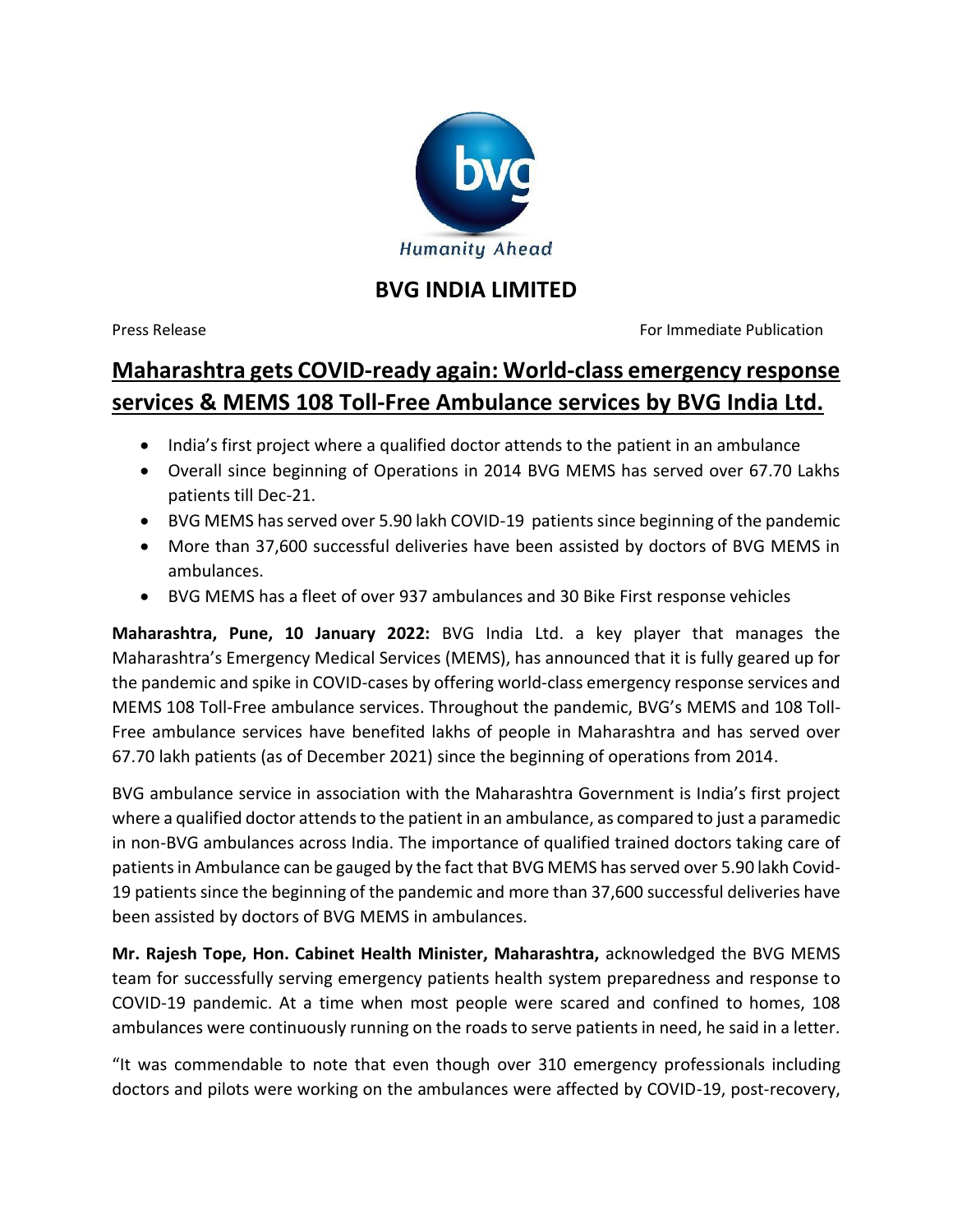this team joined the system back to serve patients. Looking at the spirit of this team, it depicts the sign of utmost humanity that cares for the community," said Mr. Tope, adding that the response from BVG MEMS team was praiseworthy and prompt.

BVG India has undertaken ambitious state-of-the-art world-class MEMS initiative of Maharashtra operated 24/7 from Aundh Chest Hospital in Pune. Toll-free 108 is accessible from all mobiles and landline numbers across the State. Over 4,200 EMS professionals have been employed in this MEMS Service system and have received a great opportunity to serve people on grounds of humanity. With MEMS, there is tremendous rise in providing healthcare facility in rural, hilly and tribal areas of Maharashtra.

**Mr. Hanmantrao Ramdas Gaikwad, Chairman & Managing Director (CMD), BVG India Ltd., said, "**BVG India strategy of ensuring trained doctors in ambulance for the first time in India assisted us in serving patients better and in creating new excellence benchmarks in terms of Training & Knowledge Management. Along with saving valuable lives, we assisted Maharashtra get the distinction of being the first state in India to have EMS treatment protocol for emergency care; and creating the Manual of Maharashtra EMS."

After establishing a unitary National Health Mission (NHM) the market for emergency services has grown at a CAGR of 25.8% between Fiscal 2013-21; catapulting the market size to Rs. 32.8 billion in Fiscal 2021.

BVG has built a highly successful and a unique operating model for Maharashtra EMS. World Class Equipment (Defibrillator & transport ventilator - Germany, medical grade oxygen delivery system-Spain); the first ambulance in the country to have medical-grade oxygen delivery system; and Homologated ambulance certified by ARAI.

In terms of ERC, BVG MEMS has a state-of-the-art control room; seamless integration with other departments; backup of 5 ambulances for each ambulance; dynamic display on map for incident location identification; and MEMS dashboard - real-time data access to government officers.

BVG India is one of the largest integrated facilities management services player in India with over 54,000 employees (as of June 2021) having served 582 clients across 35+ sectors in 130+ cities in FY21. BVG offers services to a diverse base of clients operating across sectors including industrial and consumer sector, transport and transit infrastructure sector, hospitals and healthcare sector, and to government establishments. BVG is among the few companies to also service religious institutions in India (Source: F&S Report). As part of its integrated services business, BVG provided railway station management services in 2019. In addition to integrated services and facility management services, BVG provides emergency response services for medical emergencies and police emergencies, and waste management services. BVG is the first company in India to be awarded contracts for providing emergency police response services (Source: F&S Report). In addition to these services, BVG executes facility management projects, mainly comprising gardening and landscaping services. Under its integrated services business, BVG serviced key clients in the industrial and consumer sector. In the transport and transit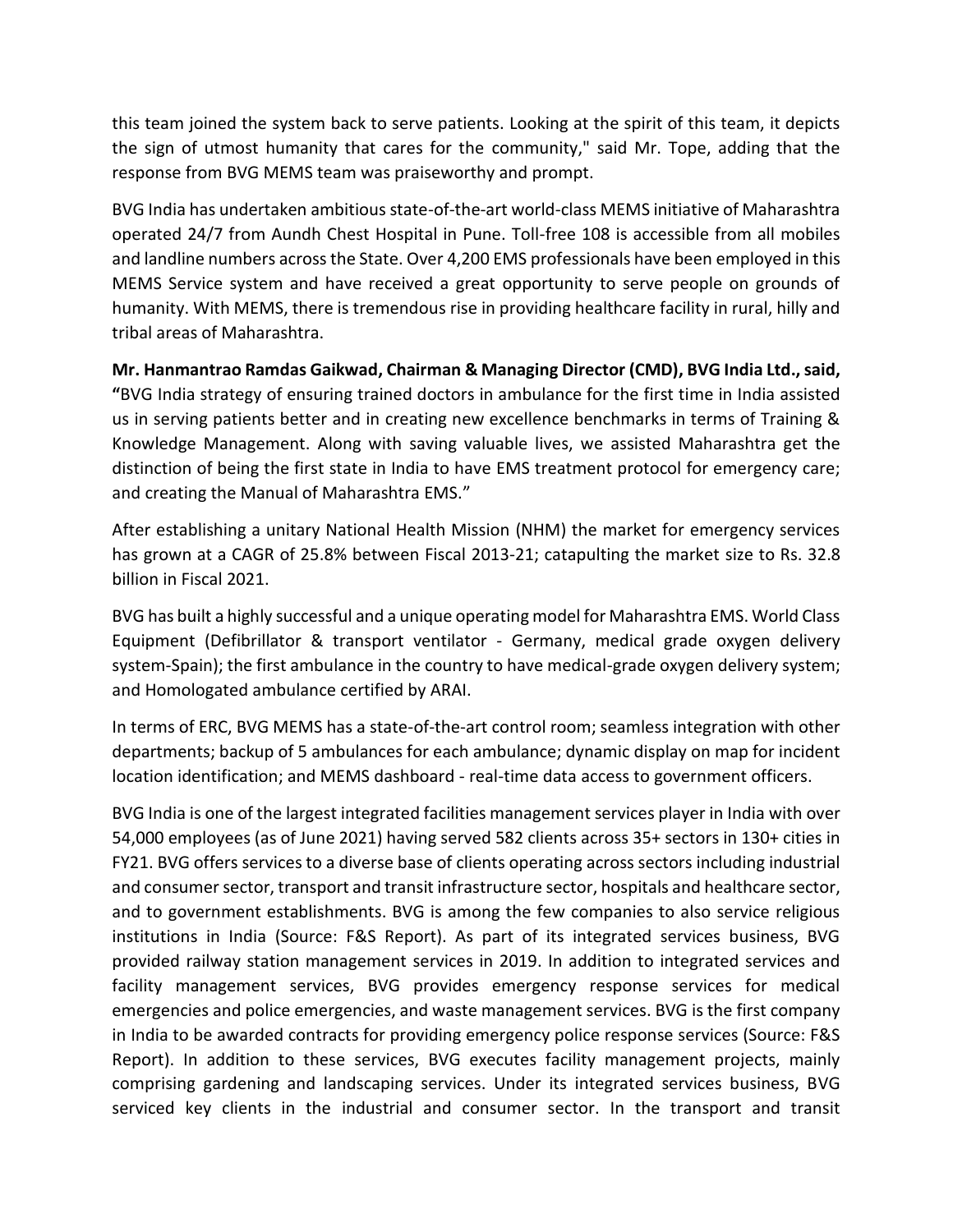infrastructure sector BVG's clients include Metro Rail Limited, highway and transport authorities and have serviced 16 different airports in different metro cities while in the hospitals and healthcare sector its clients include government hospitals across various cities.

BVG is the first company in India to be awarded contract for providing emergency police response services, which is a unique project in the country. BVG is a key player offering services in emergency response service market. The company operates in Maharashtra and Jammu & Kashmir with a fleet of over 1,400 ambulances and 30 bike ambulances as on June 30, 2021. BVG introduced the first ambulance equipped with defibrillators, blood pressure monitoring equipment, pulse oximetry and medical grade oxygen delivery systems and also was first in India to provide doctors with ambulances. The company has handled more than 33.15 million (3.32 crore) calls and served nearly 7.56 million (75.6 lakh) patient emergencies till 30th June 2021. BVG has helped in over 37,000 child births in ambulances between February 2014 and June 2021. BVG's homologated ambulances are certified by Automotive Research Association of India (ARAI). In Maharashtra, BVG provides ambulances with world class equipment and it is the only state in the country which has dedicated doctors for each ambulance. The company offers command centre services through its in-house IT infrastructure. BVG is also the only company in India to offer value-added services as part of their emergency medical response services, which include staffing medical professionals in their ambulances and provides basic periodic health screening facilities to the tribal communities in Maharashtra.

In Maharashtra, areas covered by BVG MEMS includes Ahmednagar, Akola, Amravati, Aurangabad, Beed, Bhandara, Buldhana, Chandrapur, Dhule, Gadchiroli, Gondia, Hingoli, Jalgaon, Jalna, Kolhapur, Latur, Mumbai, Nagpur, Nanded, Nandurbar, Nashik, Osmanabad, Palghar, Parbhani, Pune, Raigad, Ratnagiri, Sangli, Satara, Sindhudurg, Solapur, Thane, Wardha, Washim and Yavatmal among others.

30 Bike Emergency Medical First Response vehicles with well-trained EMS personnel are deployed in areas of Mumbai, and rural part of Palghar, Gadchiroli, Amravati and Solapur. After receiving call at 108 control room, nearest appropriate Bike Emergency Medical First Responder & ambulance is dispatched. Bike Emergency Medical First Responder has four kits -Trauma kit, Medical kit & Airway management kit and Delivery kit. Medical kit contains all emergency medicines like Adrenaline, atropine, frusemide, Inhalers, etc., to take care of all medical emergencies like stroke, heart attack, asthma, etc. Trauma Kit contains all necessary equipment's like air splints to stabilize fractures, different bandages, anti-septic and analgesic sprays etc. Airway Kit contains AMBU Bags to give artificial ventilation to adult, Pediatrics and neonatal patients, Oxygen Cylinder, Airways, Suction machine that takes care of Respiratory emergencies and Unconscious patients. Delivery Kit contains all equipment's like Gloves, Gowns, umbilical cord cutting scissors, cord clamps, etc., with which emergency delivery can be conducted at home.

For more information: Adfactors PR - Unnikrishnan Nair 9850811273 E-mail: unnikrishnan.nair@adfactorspr.com